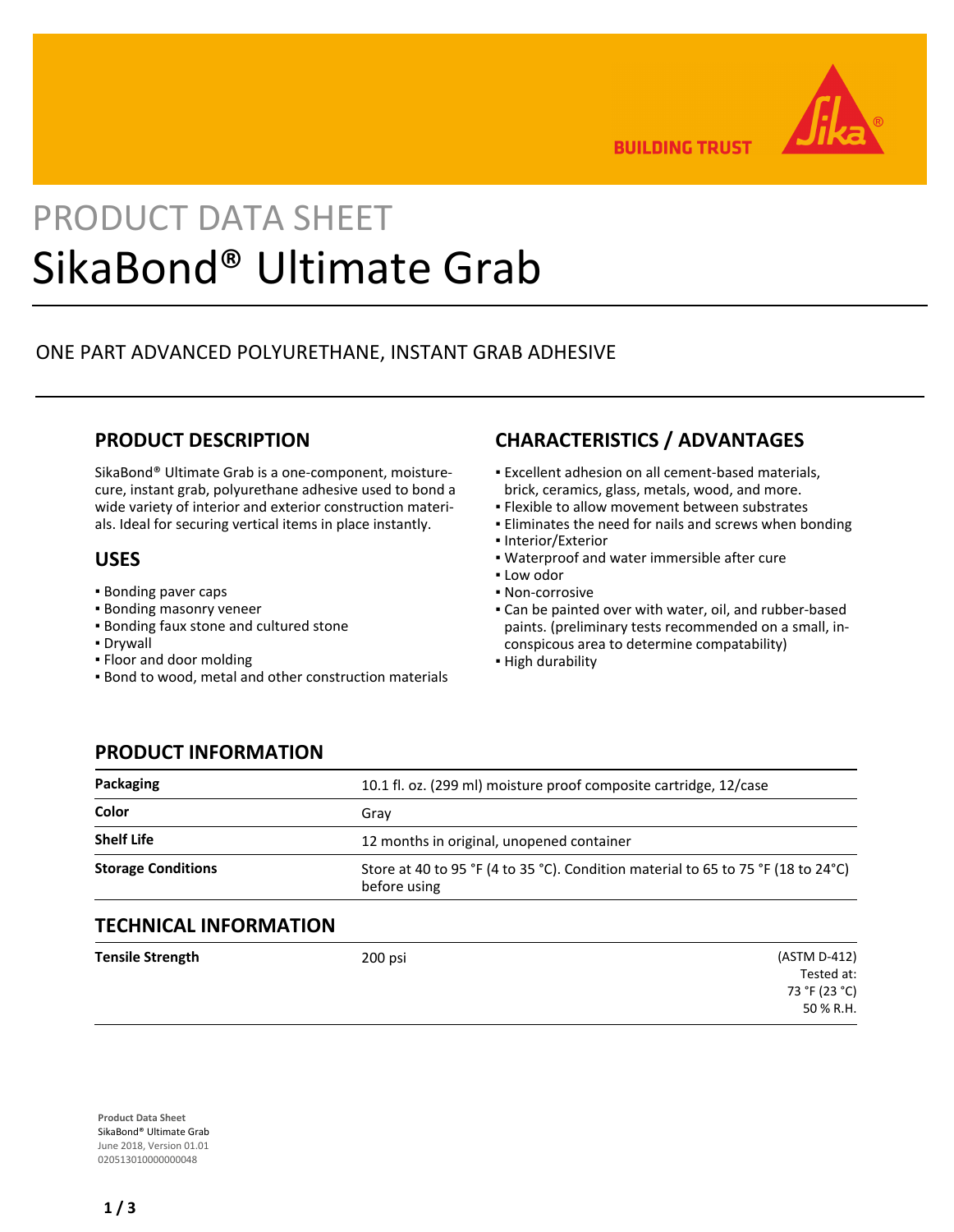**Service Temperature 1998 120 CM 170 °F** (-40 to 76 °C)

**Resistance to Weathering Excellent** 

## **APPLICATION INFORMATION**

| Coverage                       | 10.1 fl. oz. (299 ml) cartridge seals 12.2 lineal ft. of 1/2 x 1/4 in. bead |  |  |
|--------------------------------|-----------------------------------------------------------------------------|--|--|
| <b>Ambient Air Temperature</b> | 40 to 100 °F (4 to 38 °C)                                                   |  |  |
| <b>Curing Time</b>             | Final Cure: 5 to 7 days                                                     |  |  |
| <b>Tack Free Time</b>          | Tack-free in 2 hours, depending on climate                                  |  |  |

## **APPLICATION INSTRUCTIONS**

#### **SUBSTRATE PREPARATION**

Clean all surfaces. Joint walls must be sound, clean, dry, frost-free, and free of oil and grease. Curing compound residues and any other foreign matter must be thoroughly removed.

#### **APPLICATION METHOD / TOOLS**

Recommended application temperatures: 40 to 100 °F (4 to38 °C). For cold weather application, condition material to 65 to 75 °F (18 to 24 °C) before using. Cut plastic tip of nozzle to desired size and puncture airtight seal at base of tip. Force adhesive onto bonding surface. Use as spread, bead or for spot bonding. There is approximately 30 minutes time to reposition an object with Sika-Bond® Ultimate Grab, providing the object is not removed from the substrate in such a way that it loses contact with the bonding surface and breaks the continuity of the sealant bead between the substrate and the object being bonded etc. Heavier substrates may require additional support during the cure period.

## **LIMITATIONS**

- Allow 1 week minimum cure at standard conditions when using in total water immersion situations and prior to painting. When overcoating, compatibility and adhesion testing is essential. Oil, Rubber and Oil based paints are recommended
- **.** Low temperature and humidity will slow the cure of the adhesive
- **-** Avoid exposure to high levels of chlorine (Maximum level is 5 ppm)
- Avoid contact with alcohol and other solvent cleaners during cure
- Test tough to bond surfaces before applying (Surfaces with no texture)
- **.** Do not use on PVC based material
- Will not bond to polyethylene, polypropylene, and polystyrene

Do not use on tar, bituminous or asphaltic-based sur-▪ faces Heavier substrates may require additional bracing dur-▪

- ing the curing period
- Not for use in expansion joints

## **BASIS OF PRODUCT DATA**

Results may differ based upon statistical variations depending upon mixing methods and equipment, temperature, application methods, test methods, actual site conditions and curing conditions.

## **LOCAL RESTRICTIONS**

Prior to each use of any Sika product, the user must always read and follow the warnings and instructions on the product's most current Product Data Sheet, product label and Safety Data Sheet which are available online at http://usa.sika.com/ or by calling Sika's Technical Service Department at 800.933.7452 nothing contained in any Sika materials relieves the user of the obligation to read and follow the warnings and instructions for each Sika product for each Sika product as set forth in the current Product Data Sheet, product label and Safety Data Sheet prior to product use.

# **ECOLOGY, HEALTH AND SAFETY**

Keep container tightly closed. Keep out of reach of children. Not for internal consumption. For industrial use only. For professional use only. For further information and advice regarding transportation, handling, storage and disposal of chemical products, users should refer to the actual Safety Data Sheets containing physical, ecological, toxicological and other safety related data. Read the current actual Safety Data Sheet before using the product. In case of emergency, call CHEMTREC at 1-800- 424-9300, International 703-527-3887.

**BUILDING TRUST** 



**Product Data Sheet** SikaBond® Ultimate Grab June 2018, Version 01.01 020513010000000048